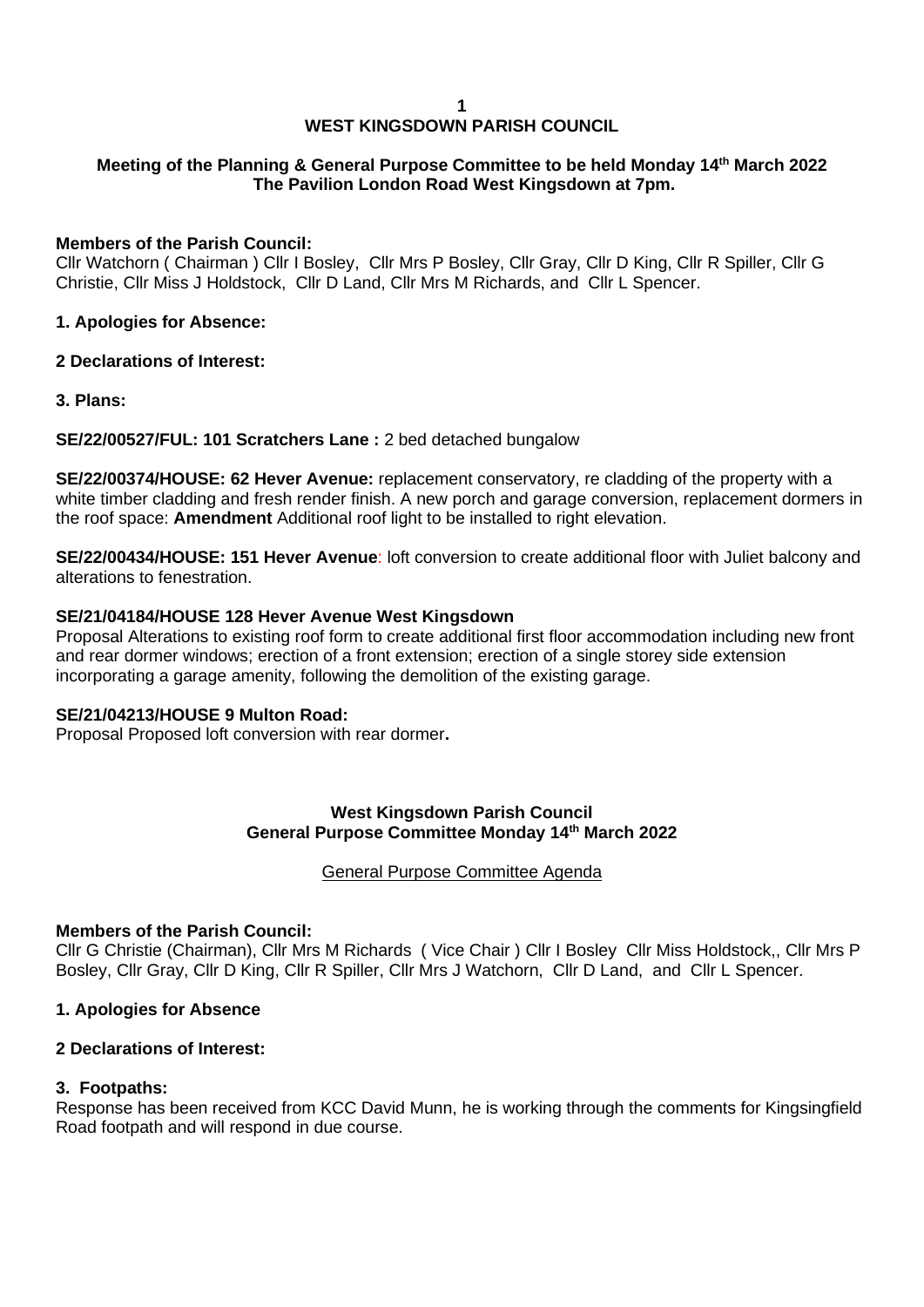### **4. Correspondence:**

### **Kent County Council bus services**

Kent County Council (KCC) is currently consulting on proposals to make savings by reducing the money we spend on providing some bus services that private bus companies cannot afford to run, and which are no longer cost effective. We are carrying out this consultation to listen to your feedback.

This consultation closes at midnight on 20th April. Please visit [www.kent.gov.uk/bussavings](https://eur02.safelinks.protection.outlook.com/?url=https%3A%2F%2Femails.engagementhq.com%2Fls%2Fclick%3Fupn%3DBtL6lsHYvyMss-2FLES88SXdjCvcyJXkigqDGYzpUUchiJeeYh-2F9bZHU6NH9H-2BkbAebuVZQ-2BcUlq6Kp4E3rcsXQ5Rh8u1vjpYWUyIO0WdULfzFTx3tJNOUqmuVxtWy7E3XwmNbC3pppSBswzQ6hkX5kJmQw-2BJIRMDqqdXz2WcjxUuxXf10OuN-2FNckuVF48RSBQ2g5ajx2pmeKALlEXJTgrJ2JuTJsh-2F7W8l6UHjh0H0rS-2F61p-2FLauSREJ-2BuyVpS-2FmL8EHm77-2BGuiBTHb2Q9VgpDolpNDgGge7AdvCjLTvn2I4-3Dm7OY_3mBltHTDd2Xh01eh8zM2aXpC12btXwrh0APIN15nVe8D4Tsgz2AkIwsyMW9TYzBPzwuG3CHRJB4kChed6E0WAZpT4HTxu-2Fyi0dDSqmETDhfrUpfW2wW0-2BIkFBuG44iDfqMS5HNnpsg7SN9Q05ahPiXuPpzKWq9oHfn2d2paGjAxwnps-2B8-2Bkuz8W17gF47F1O3Nf1-2Fi6LPJ-2Fo2tQ1MLEmysTnuH5xqwce-2BpuN2l3W6OcF1uwMxuT3Ap0jIlI33sX6BQo3jvhfcfevU2v-2Fm9IKui-2FOmaE8UbfbmSATwvtqTuA-3D&data=04%7C01%7Cchief.executive%40kentalc.gov.uk%7Cfa652441e50a475367df08d9f786eea3%7Cc71e8bd71a0446728795fe649c658937%7C1%7C0%7C637812981179369724%7CUnknown%7CTWFpbGZsb3d8eyJWIjoiMC4wLjAwMDAiLCJQIjoiV2luMzIiLCJBTiI6Ik1haWwiLCJXVCI6Mn0%3D%7C3000&sdata=432g8erdW3rT6BLN0DMYSXK8nGFt8ZdPMZfG%2BA0SUuE%3D&reserved=0) to find out more and participate in this consultation.

Kind regards,

KCC's Engagement and Consultation Team

### **5. Extension to the Community Cupboard**

During the extension to the building, a separate account will be opened with Barclays so that all building costs can be kept separate. All funds/grants will be paid in and all invoices will be paid through this account.

### **6. Pavilion during the building works to the Cupboard:**

For around 6 weeks the building will not be able to be used for Planning Committee meeting and alternative venue will need to be arranged

### **7.Path at the Gamecock leading to the Community Cupboard;**

At the Council meeting it was agreed to give contractor Clive Yarnold the steer that Members would like to see a path laid from an opening in the bunding at the Gamecock leading to the Community Cupboard, It was agreed after discussion that plastic grass Crete was the most suitable material with either grass or shingle infill to be decided. Clive Yarnold to attend to give prices and Dicuss.

### **8.Burial Ground:**

With Mothering Sunday and Easter fast approaching a burial ground work party will need to be set to tidy the burial ground and remove the remaining Christmas wreaths.

#### **9.Picnic Bench/Notice board:**

Funding became available from SDC , with items being allowed to be selected . An order for a new noticeboard at the Gamecock was placed and a recycled plastic hexagonal Picnic bench and a noticeboard and new picnic bench. The bench has been dispatched the noticeboard to follow. Members are asked to consider the location of the bench.

It could go into the recreation ground as an additional bench, however the new design has two benches and two picnic tables. Members may wish to consider by the Jubliee tree on the grass at the Library.

### **10.Standing orders amendment:**

An amendment is to be agreed by members to reflect that some planning meetings will be held in the Pavilion

### **11.Clerks Salary:**

A the July 2021 Finance Committee Members agreed that when the new National scales were agreed the Clerks salary would increase to that given amount. National negotiations for local Councils have completed and the new salary effective from April 2021. The March Salary for the Clerk will reflect the pay arrears as agreed.

#### **12.David's Tree**

Parish Council have purchased a tree and bench in David's Memory, it has been arranged with Church woods Management committee to plant the tree on Tuesday 22nd March at 10am. Members of the council are all welcome to attend the official planting of the tree. There is no marker or plaque agreed for the bench or the tree to highlight both are in his memory.